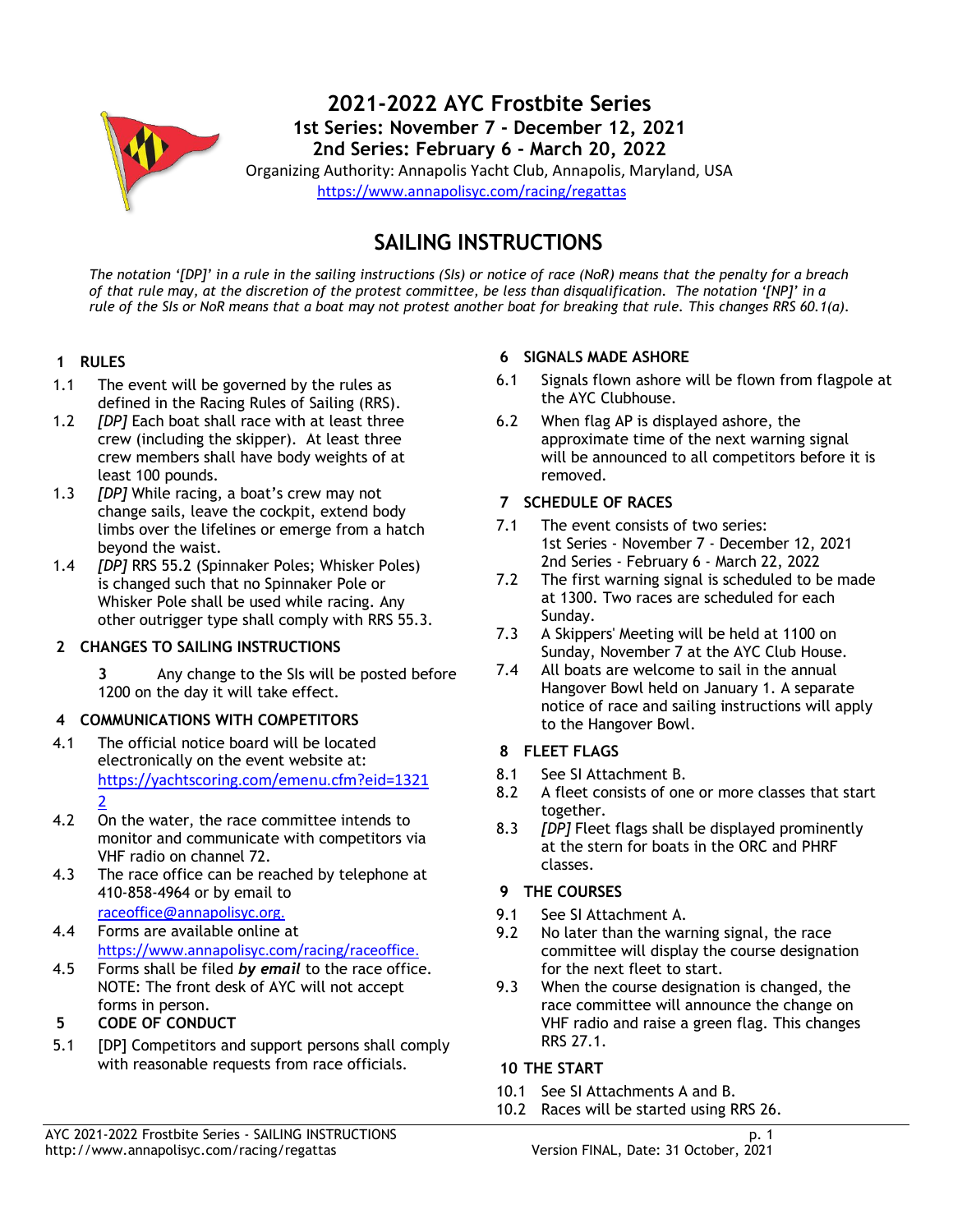- 10.3 *[DP]* Boats whose warning signal has not been made shall avoid the starting area during the starting sequence for other fleets.
- 10.4 A boat that does not start within 10 minutes after her starting signal will be scored Did Not Start without a hearing. This changes RRS A4 and A5.

# **11 RECALLS**

11.1 The race committee will announce on VHF radio boats identified as OCS, UFD, or BFD. A boat may not base a request for redress on the failure to hear or receive the announcements, the timeliness of announcement or the order in which boats are announced. This changes RRS 62.1(a).

# **12 THE FINISH**

12.1 The finish line will be between an Orange Placard on the 2nd deck of the AYC Clubhouse and the flagpole with a yardarm at the Annapolis City Marina.

# **13 PENALTY SYSTEM**

- 13.1 RRS 44.3, Scoring Penalty, applies as changed below.
- 13.2 RRS 44.3(b) is changed such that a boat taking a scoring penalty shall inform the race committee by submitting a Penalty Acknowledgement Form via email to the race office (as described in SI 3) no later than 1100 on the day after the incident.
- 13.3 If taken at the first reasonable opportunity after the incident, the penalties will be:
	- (a) For breaking a rule of Part 2 or RRS 30.2 at the time of the incident, the percentage will be 20%, but not less than 2 places.
	- (b) For breaking RRS 31 (Touching a Mark) at the time of the incident, the percentage will be 10%, but not less than 1 place.
	- (c) For a boat that complies with some, but not all the requirements of RRS 44.3(a) and 44.3(b), the percentage will be 30%, but not less than 3 places.
- 13.4 For penalties after racing, RRS/US Appendix V2 will apply, changed such that the percentage will be 30%, but not less than 3 places.

# **14 TIME LIMITS**

- 14.1 RRS 35 is deleted and replaced with: "If one boat sails the course as required by RRS 28 and finishes within the time limit, all boats that finish in that class within the time limit shall be scored according to their finishing places unless the race is abandoned. If no boat in that class finishes within the time limit, the race committee shall abandon the race for that class. If at least one boat finishes in a class within the time limit, boats still racing in that class after the time limit shall be scored TLE (Time Limit Expired)." This changes A11.
- 14.2 When the first warning signal for a sequence of races is made at 1445 or earlier, the time limit is 2.5 hours from the starting signal for each class.
- 14.3 When the first warning signal for a sequence of races is made after 1445, the time limit is 1.5 hours from the starting signal for each class.

## **15 PROTESTS, REQUESTS FOR REDRESS, SCORING INQUIRIES**

- 15.1 The protest time limit is 1100 on the day following the incident.
- 15.2 Protests, requests for redress or reopening shall be delivered to the race office (see SI 3) within the protest time limit.
- 15.3 Scoring inquiry forms shall be delivered to the race office (see SI 3). When the race committee receives a scoring inquiry form, it will review its records and respond as soon as practicable.
- 15.4 The list of protest notifications and penalty acknowledgements will be posted by 2000 on the day after a race. For protests/requests filed by the protest committee or race committee, posting of this list constitutes notification required by RRS 61.1(b).
- 15.5 The protest hearing schedule including date, time, and location of the hearing will be posted by 2000 the day after a race. Hearing may be held online. For online hearings, connection details will be posted at least 24 hours in advance of the hearing.

# **16 SCORING**

- 16.1 RRS Appendix A4, Low Point System, will apply as modified by the SIs.
- 16.2 Six days of racing are scheduled for the 1st Series, seven days for the 2nd Series. One race is required to be completed to constitute a series.